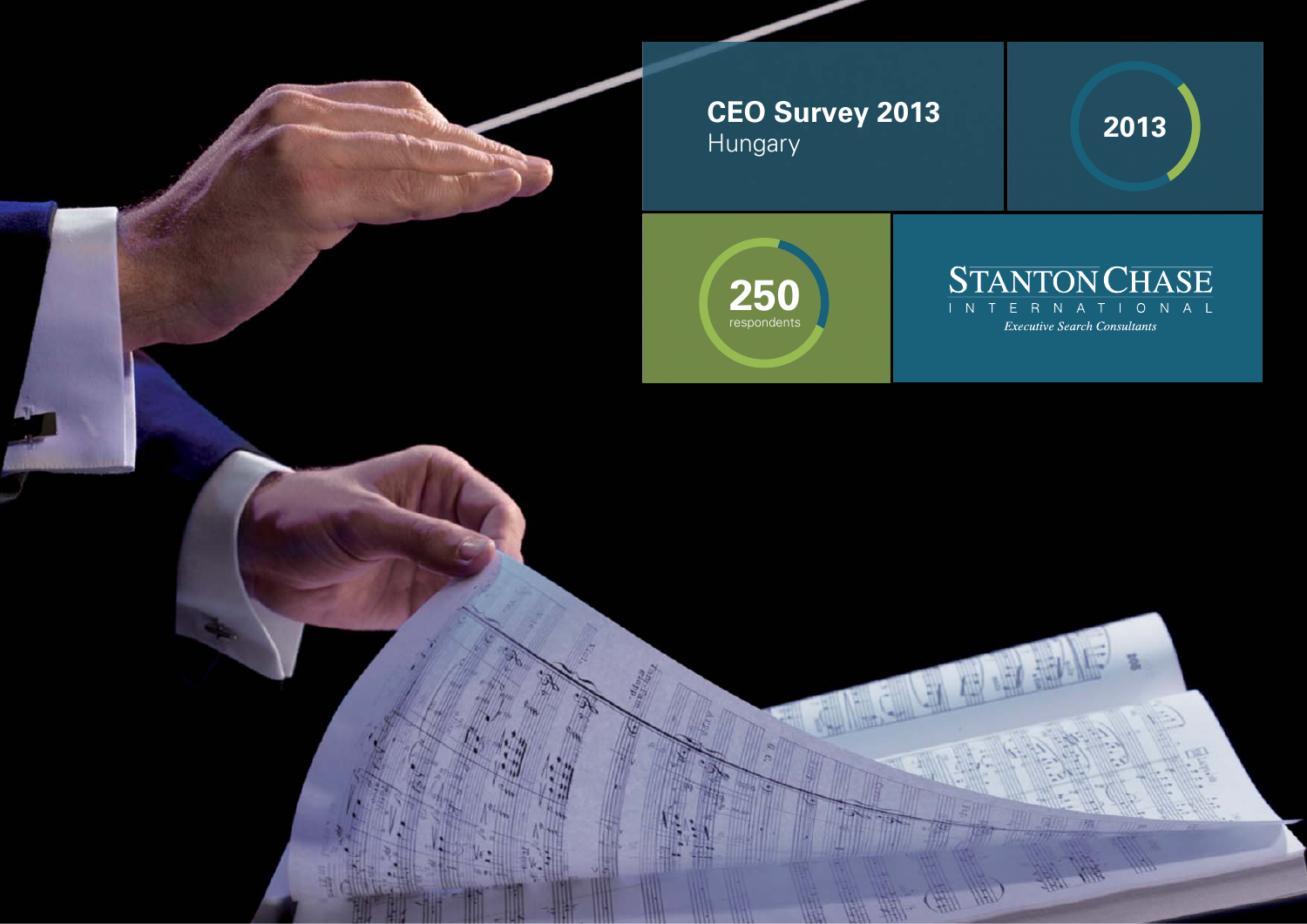

# **CEO Survey 2013** Hungary **<sup>2013</sup> 250**

## **More than half of the CEOs**  see the future optimistically " "

Stanton Chase – specialized for searching and selecting top managers – surveyed 1000 CEOs in Hungary on the state of the Hungarian economy and on their managerial challenges. Nearly 250 managers filled the questionnarie, 25 % of the total surveyed. According to the research more than half of the Hungarian executives are optimistic regarding the economic developement of the country for the next 12 months. While 90 % of the executives is man, only 10 % is woman. According to survey results, the typical Hungarian CEO is a 40–49 years old man, who works in his position more than 5 years.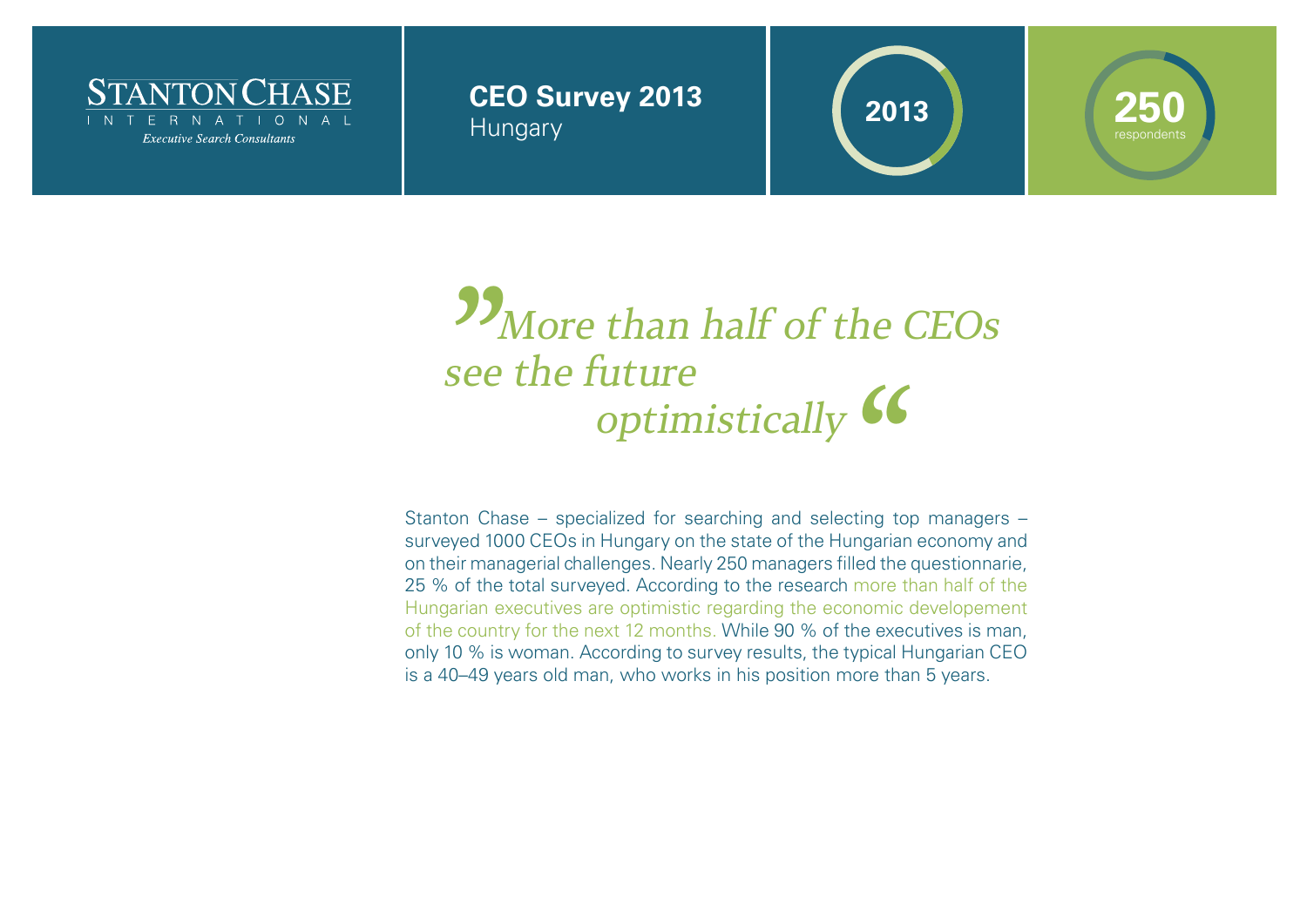### 1 HOW OPTIMISTIC ARE YOU REGARDING HUNGARY'S ECONOMIC (2 DEVELOPEMENT FOR 2013?

More than half of the top managers suppose, that the economic situation of the country will progress this year, but only a small percentage of respondents is very optimistic and 14,5 % of them gave a neutral answer. Every sixth person was pessimistic about the economic outlook.

### WHAT DO YOU THINK, WHICH ECONOMIC SECTORS WILL IMPROVE IN 2013 IN HUNGARY?

CEOs expect the largest improvement in the Information Technology and the industrial sectors, but logistics and professional services tend to represent increasing performance, too. Natural resources and financial services are considered as potentially the worst performers for 2013.



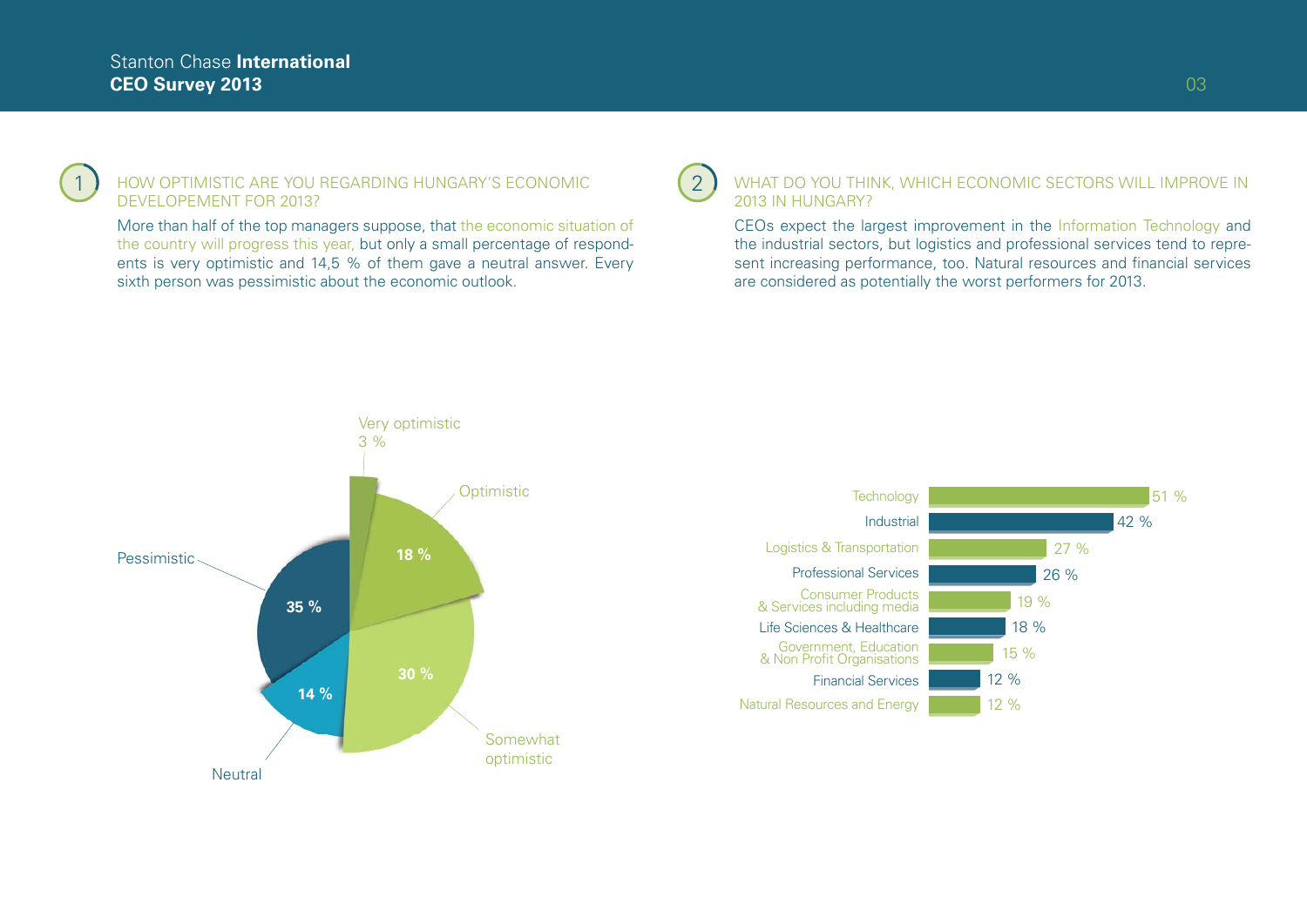### 3 FLEASE, MARK, WHAT MOOD CHARACTERIZES YOUR WORKPLACE

More than a 60 % of the top managers find the atmosphere of his workplace optimistic, and only 18 % considers it pessimistic.

### 4 PHOW DO YOU FIND YOU COMPANY'S BUSINESS RESULTS IN 2012?

More than 2/3 of the respondents regarded last year as a successful one, but only slightly more than 10 % said, that it was outstandingly successful. It is notable, that only 8 % thought that 2012 was unsuccessful for his firm.



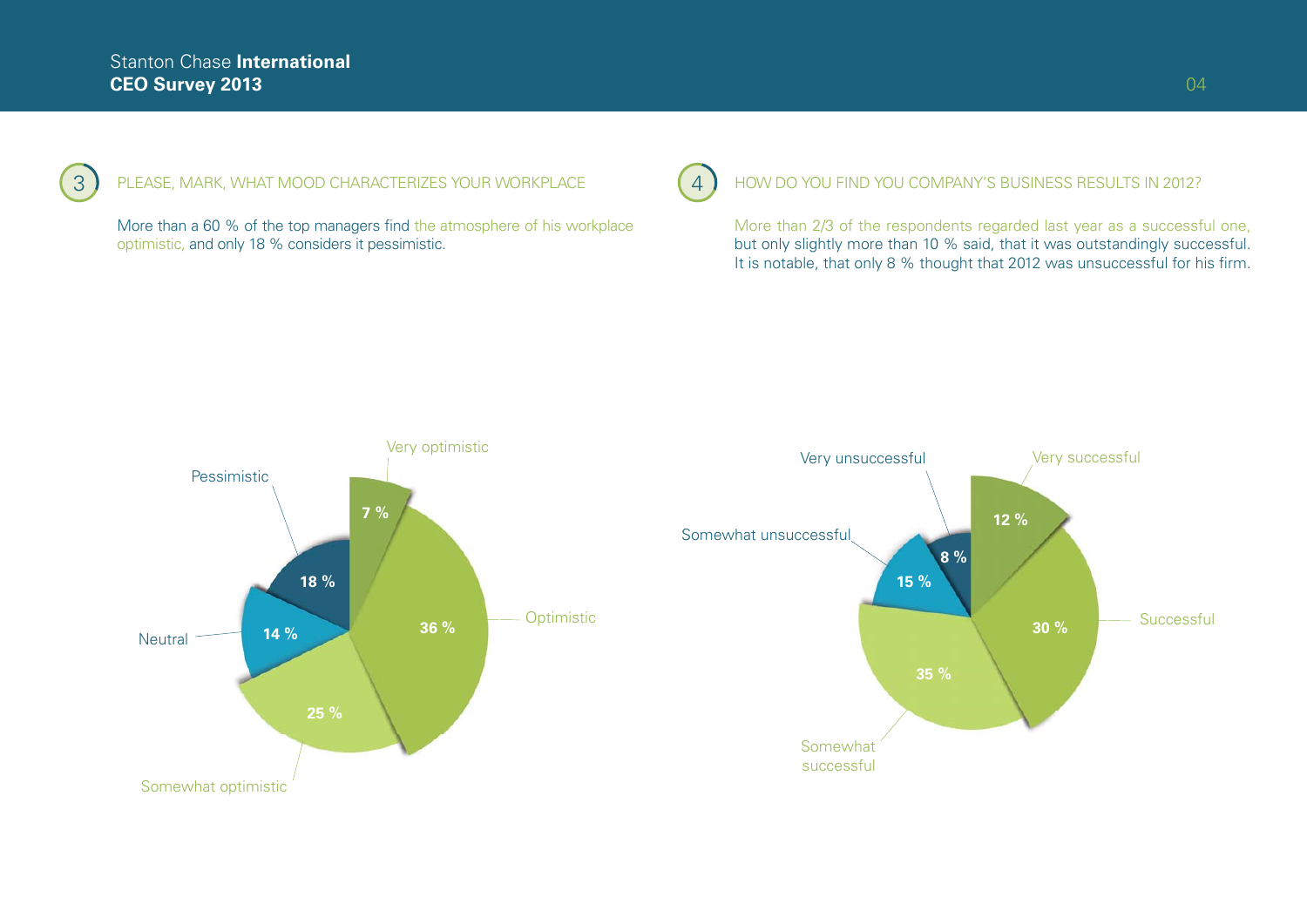#### $5$  ) WHAT ARE THE PRINCIPAL ASPECTS OF YOUR WORKPLACE  $\left( 6\right)$ SATISFACTION?

Top managers workplace satisfaction mostly derives from "challange", while more than a half of the respondents cited "independence" and their "corporate culture" as considerably influencing them. The least important factors are stress, the given industrial branch itself and future advancement opportunities.

### WHAT KIND OF EXPECTATIONS SHOULD CEO-S MEET, IN ORDER TO STAY COMPETITIVE IN LOCAL AND REGIONAL MARKETS?

Respondents rank the capability of productivity improvement on top followed by adaptiblity and change management. Least important factors are mobility and authority.



# Flexibility, adaptability Change management experience Strong values **Mobility** Natural autority Stress resistance Crisis management skills Productivity management ability

#### Very Important – Less Important – Not Important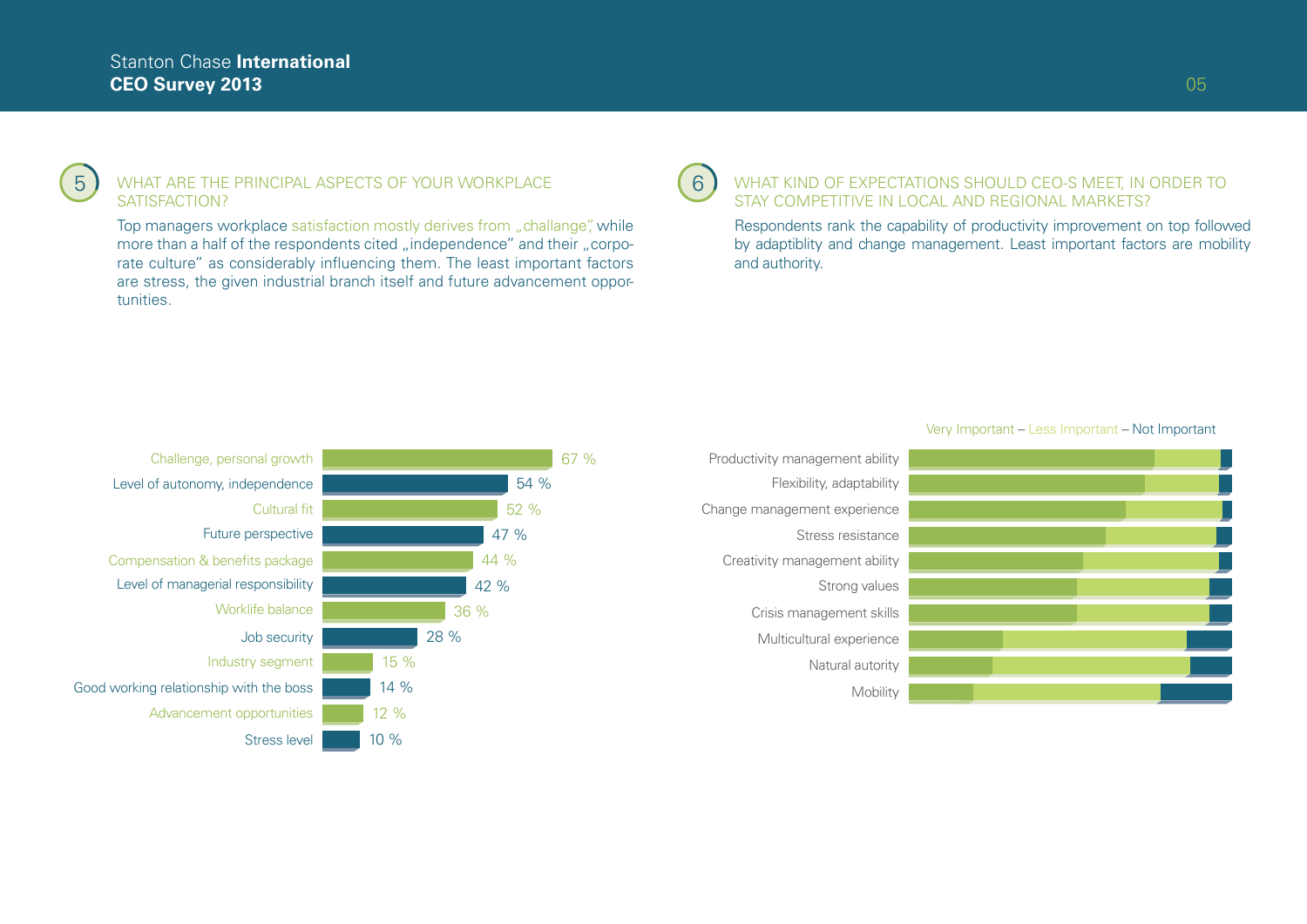### 7) CURRENTLY, WHAT KEY PERSONS ARE THE MOST CHALLENGING (8 FOR YOU TO KEEP WITHIN YOUR FIRM?

According to CEOs, the easiest is to keep employees in general and top managers, while the most challenging is to keep the most important specialists inside the business.



#### HOW EASY IT IS TO FIND IN THE CURRENT THE WORKFORCE MARKET CANDIDATES FOR CRUCIAL POSITIONS?

According to executives, the toughest is to source specialists and top managers in key postitons, while the easiest is to hire middle managers and employees.



### PLEASE, CHOOSE FROM THE OPPORTUNITES BELOWHAND, ON 9 ) WHERE WOULD YOU LOOK FOR KEY STAFF MEMBERS APART (10 FROM HUNGARY

The majority of the companies looks for staff members only in Hungary, but a high proportion (54 %) takes into consideration European candidates as well, especially Central European ones.



#### IN CASE YOU HAVE AN ATTRACTIVE JOB OFFER, WHERE WOULD YOU BE MOST WILLING TO RELOCATE?

In order to fill an attractive position, majority of the top managers would move into Western Europe and North America. Less popular are Latin America and Asia, but still a high proportion of the respondents would relocate to these regions as well.



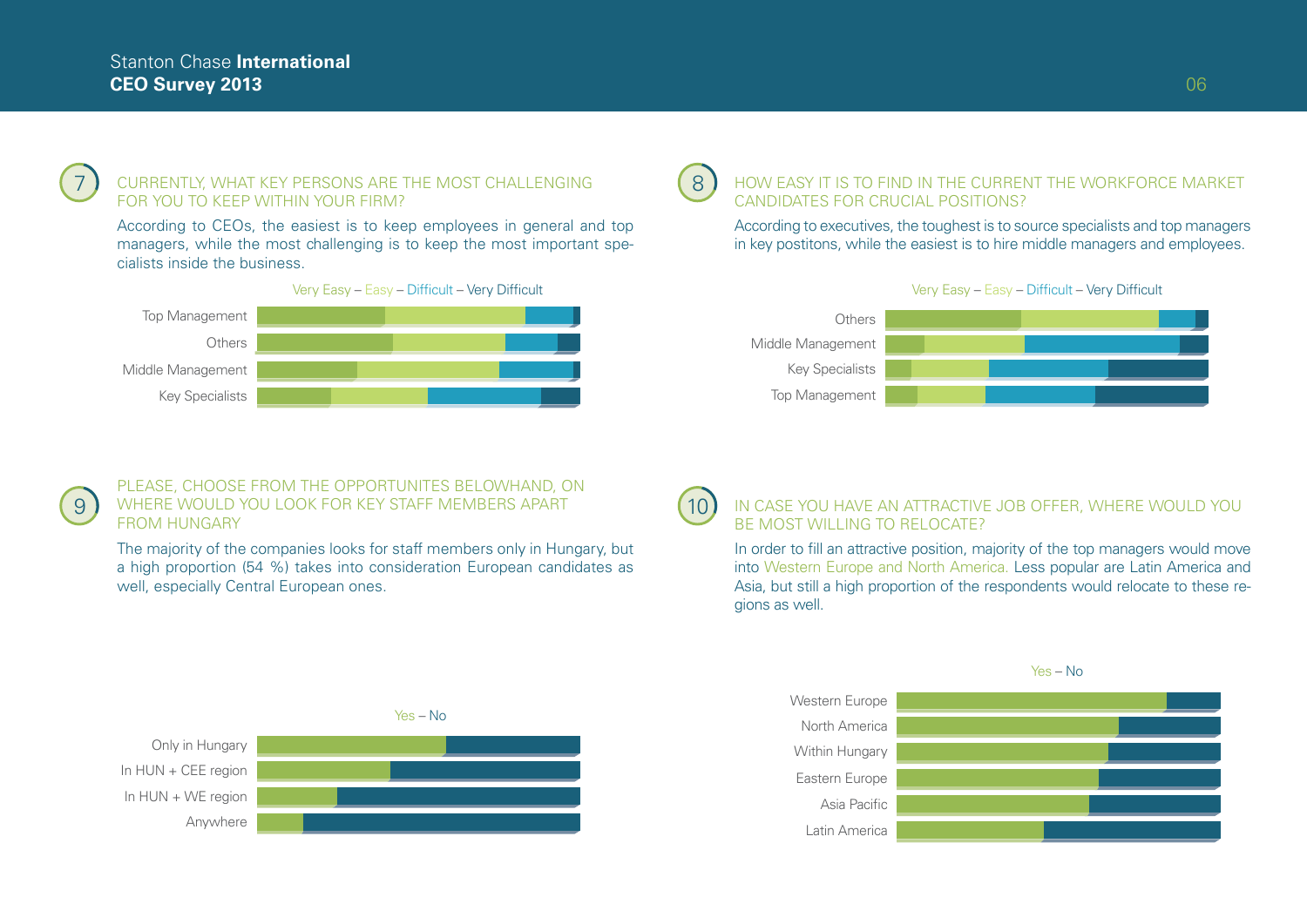

### 11) WHICH CONSULTING ACTIVITIES DO YOU CONSIDER THE MOST (12 IMPORTANT ONES FOR YOUR FIRM?

Leading companies' top managers highlight legal counsel and coaching, while Board level counselling proved to be the least needed service.

### IN CASE YOU EMPLOY EXECUTIVE SEARCH FIRMS WHAT BENEFITS WOULD YOU HIGHLIGHT OUT OF THEIR OFFERING?

Executives take advantages of headhunter firms mostly because of the confidential nature of tracing key leaders with more than 30 % of the respondents mentioninig the importance of this capability.



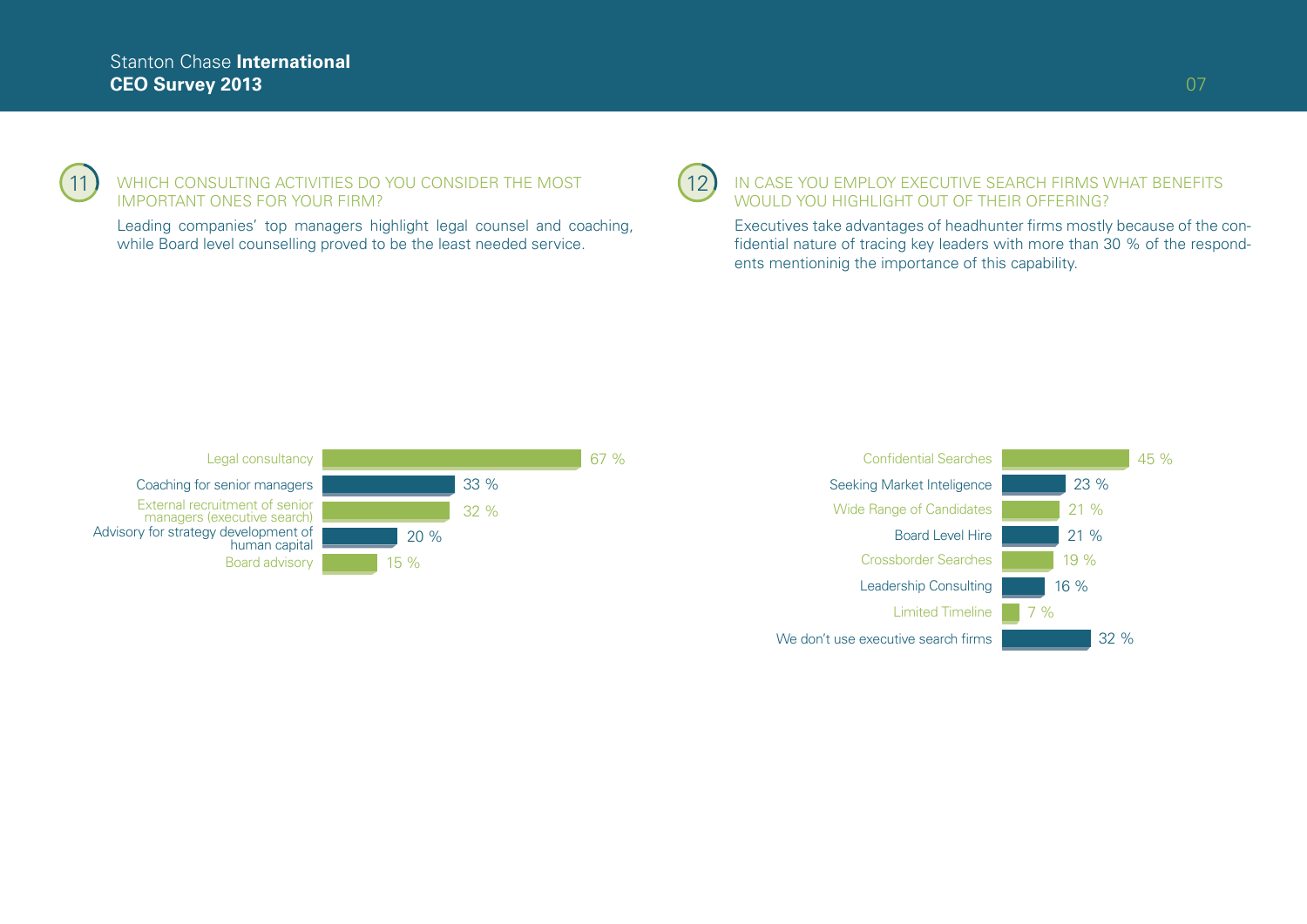### 13) WHICH MARKET SECTOR YOU ARE WORKING IN?

Consumer products and services – among the media – are on top. Similarly, high amount of the respondents come from different industries, IT and professional services ranked high as well.

#### 14) SINCE WHEN HAVE YOU BEEN FILLING THE POSTITION OF CEO/GM/MD?

More than a half of the respondents has already been in his position for over 5 years, followed by those, who have been in their current seats for 3–5 years only.



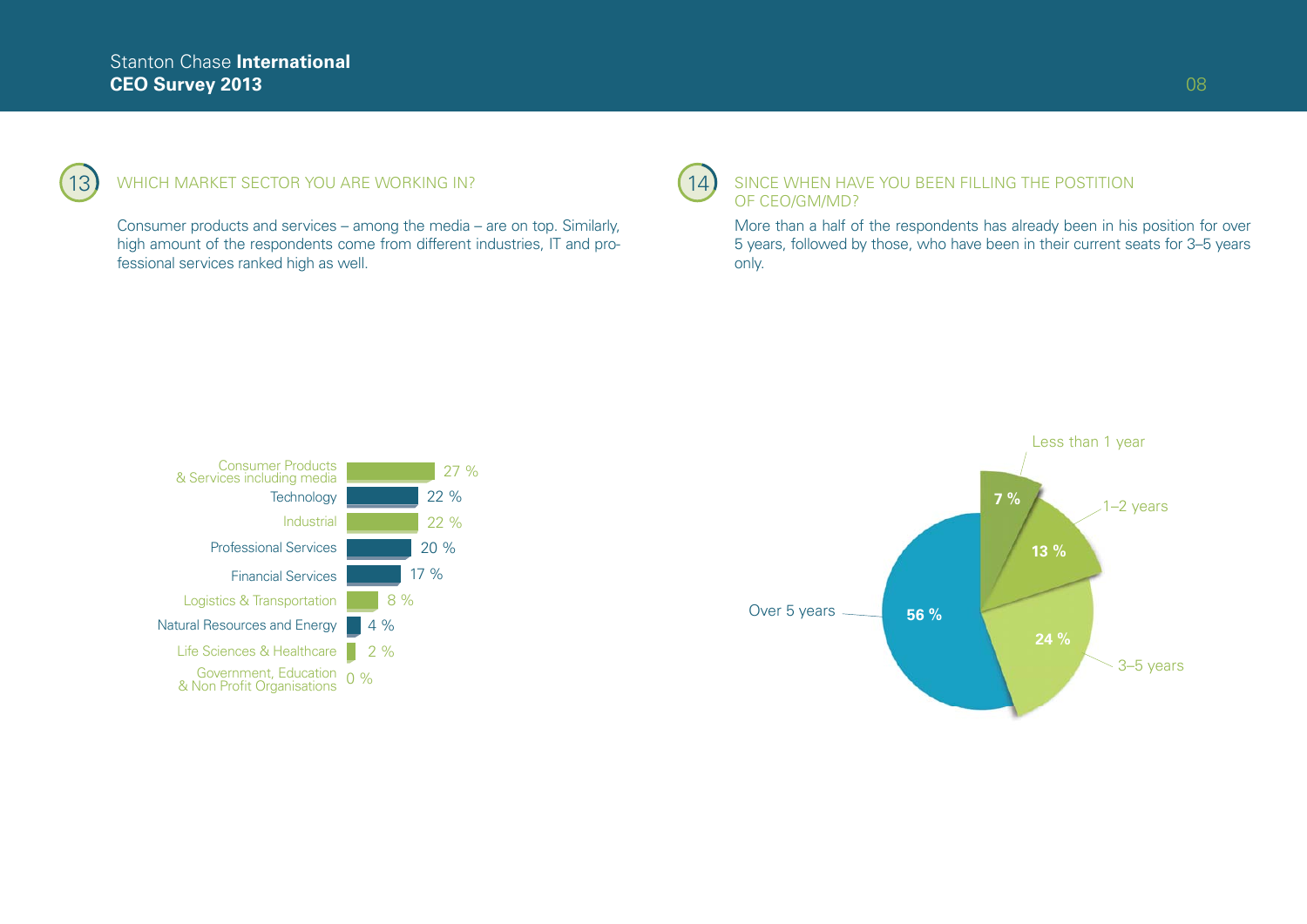

### The 40–49 years age group ranks on top.



The survey indicates that notwithstandig the aspirations of recent years to increase the ratio of female top managers, still most Hungarian firms place males on top. Only 10 % of the respondents were women.